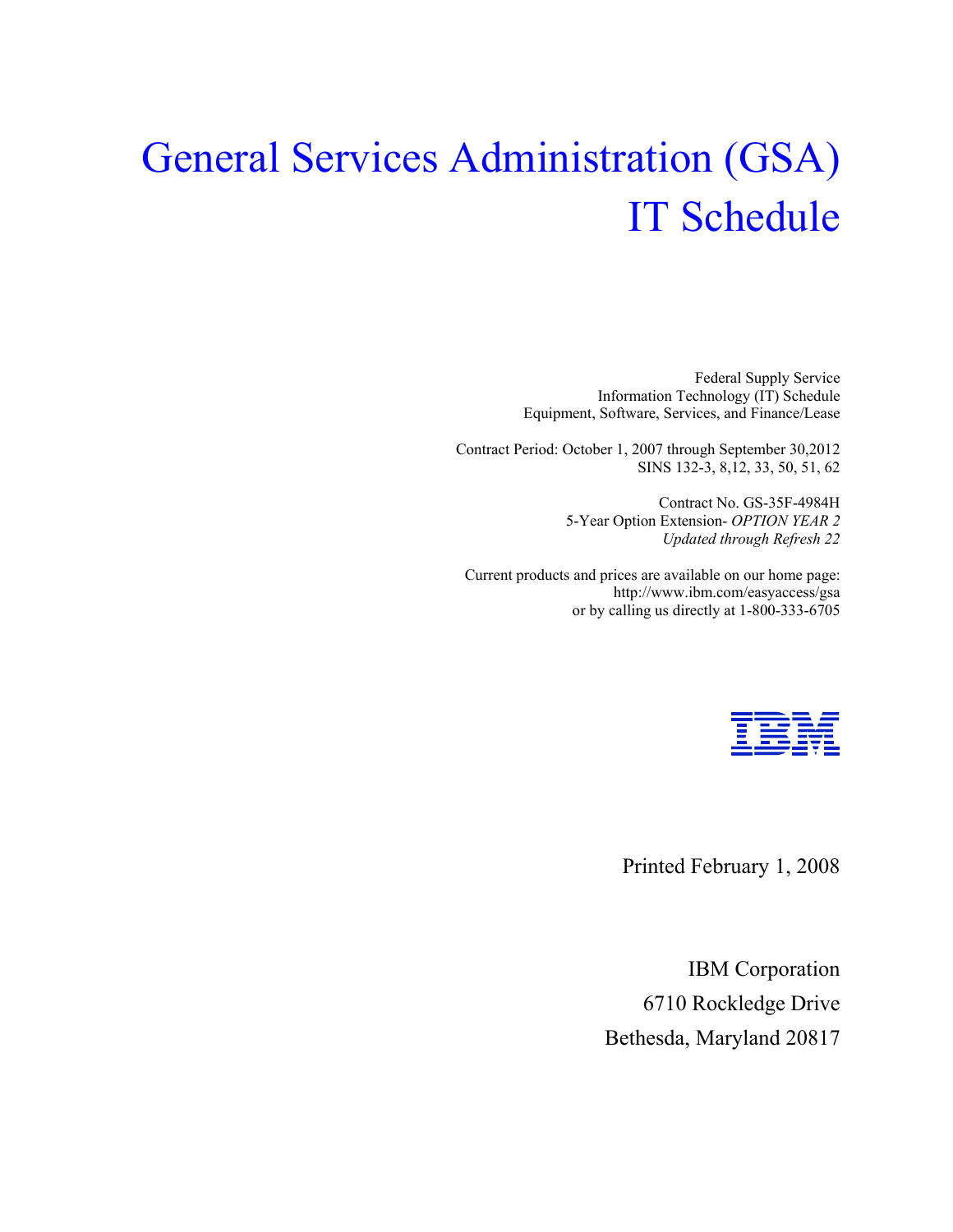## **CONTENTS**

- CHAPTER 1. GENERAL INFORMATION
- CHAPTER 2. SPECIAL ITEM 132-3: LEASING
- CHAPTER 3. SPECIAL ITEM 132-8: PURCHASE
- CHAPTER 4. SPECIAL ITEM 132-12: MAINTENANCE AND REPAIR
- CHAPTER 5: SPECIAL ITEM 132-33: PERPETUAL SOFTWARE LICENSE
- CHAPTER 6: SPECIAL ITEM 132-50: CLASSROOM TRAINING
- CHAPTER 7: SPECIAL ITEM 132-51: INFORMATION TECHNOLOGY PROFESSIONAL SERVICES
- CHAPTER 8: SPECIAL ITEM 132-62: AUTHENTICATION SERVICES
- APPENDIX A. OVERSEAS INFORMATION
- APPENDIX B. CUSTOMER ENGINEERING MAINTENANCE SERVICES/PER CALL CHARGES (SIN 132-12)
- APPENDIX C. IT SERVICES CHARGES
- APPENDIX D. SERVICE OFFERINGS
- APPENDIX E. RESERVED
- APPENDIX F. MAINTENANCE AVAILABILITY STATUS
- APPENDIX G. DESIGNATED MACHINES FOR GRADUATED CHARGES
- APPENDIX H. RESERVED
- APPENDIX I. SINGLE VERSION CHARGING
- APPENDIX J. PR/SM CHARGE OPTION
- APPENDIX K. MEASURED USAGE LICENSE CHARGE USAGE BANDS
- APPENDIX L. PARALLEL SYSPLEX LICENSE CHARGES
- APPENDIX M. ZSERIES WORKLOAD LICENSE CHARGES
- APPENDIX N. S/390 USAGE PRICING CHARGES
- APPENDIX O. EWLC, TWLC, ZELC, AND Z/OS.E LICENSE CHARGES
- APPENDIX P. CALCULATION OF z/TPF MSUs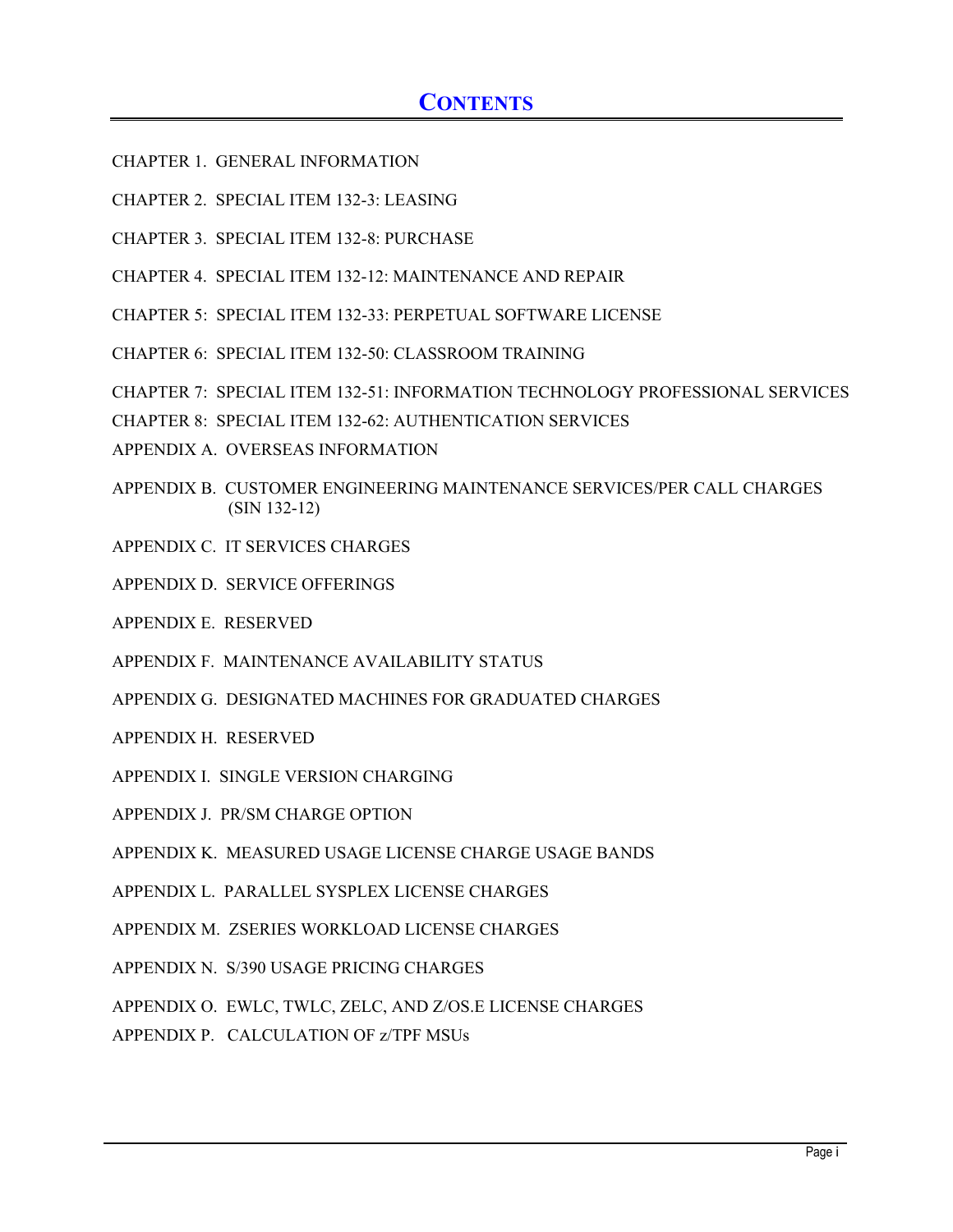IBM references commercial web links in many of the appendices. These web links provide useful product information that pertain to offerings within the GSA Schedule Contract, however, the terms and conditions within these sites may not be applicable to the GSA Schedule. Should Terms and Conditions within the commercial websites conflict with those identified in the GSA Schedule, the Schedule terms will apply.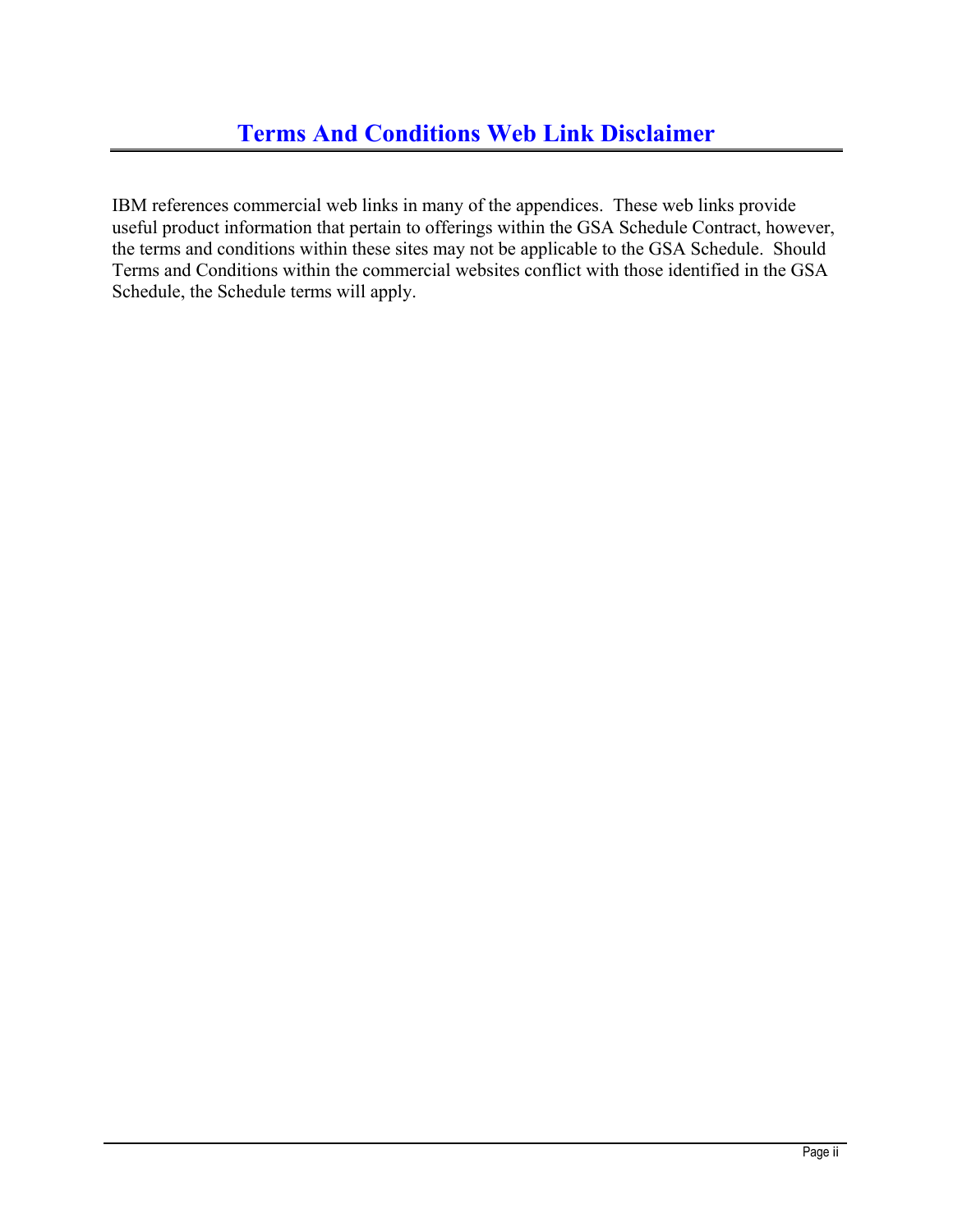## **Quality Products and Services for All Your IT Needs**

The IBM GSA IT Schedule is designed to save you time and money when procuring the information technologies you need. Whether it's a single workstation with basic application software, or an enterprise desktop management solution, the IBM GSA IT Schedule has the answer -with quality service and support for your IT infrastructure.

#### **Total Solution Financing**

New to the IBM GSA IT Schedule - Total Solution Financing. In addition to leasing and financing all types of IBM equipment available through the IBM GSA IT Schedule and our Business Partners' GSA Schedules, we've added the option of financing One-Time Charge Software and Fixed-Price Services. With terms of between 12 and 60 months, our Total Solution Finance offerings provide you with the flexibility you need to manage your requirements as you see fit while giving you the ability to finance all aspects of your IT requirements at competitive rates.

In addition, our Federal Installment Payment Agreement (FIPA) allows you to finance IBM equipment with attractive low interest rates. IBM's standard warranty covers equipment financed under this plan.

#### **Industry-leading systems, software, and services**

IBM's GSA IT Schedule is specifically designed to meet the changing IT needs of government customers. You'll find the latest hardware and software technologies on the IBM GSA IT Schedule, in addition to service offerings and flexible payment plans that can't be beat.

The IBM GSA IT Schedule also includes Expanded Professional IT Services, such as:

- Integrated Desktop Management
- IT Consulting Education
- e-Business
- Systems Analysis and Design
- Project Management
- Implementation and Conversion Support
- Network and Image System Services
- Resource and Facilities Management
- Security

IBM can support any of your customized needs, including Seat Management and Web-Hosting, through our special item entitled Performance Based Services.

#### **Even if it's not on the Schedule, it can still be in your order.**

The IBM GSA IT Schedule is designed to be a one-stop shopping vehicle for all your IT needs. We try our best to make sure that the IBM GSA IT Schedule includes the broadest array of industry-leading hardware, software and service solutions. At times, however, you might need something that's not on the IBM GSA IT Schedule. That's OK. If you need something that's not covered, you can include incidental non-Schedule items with your delivery order.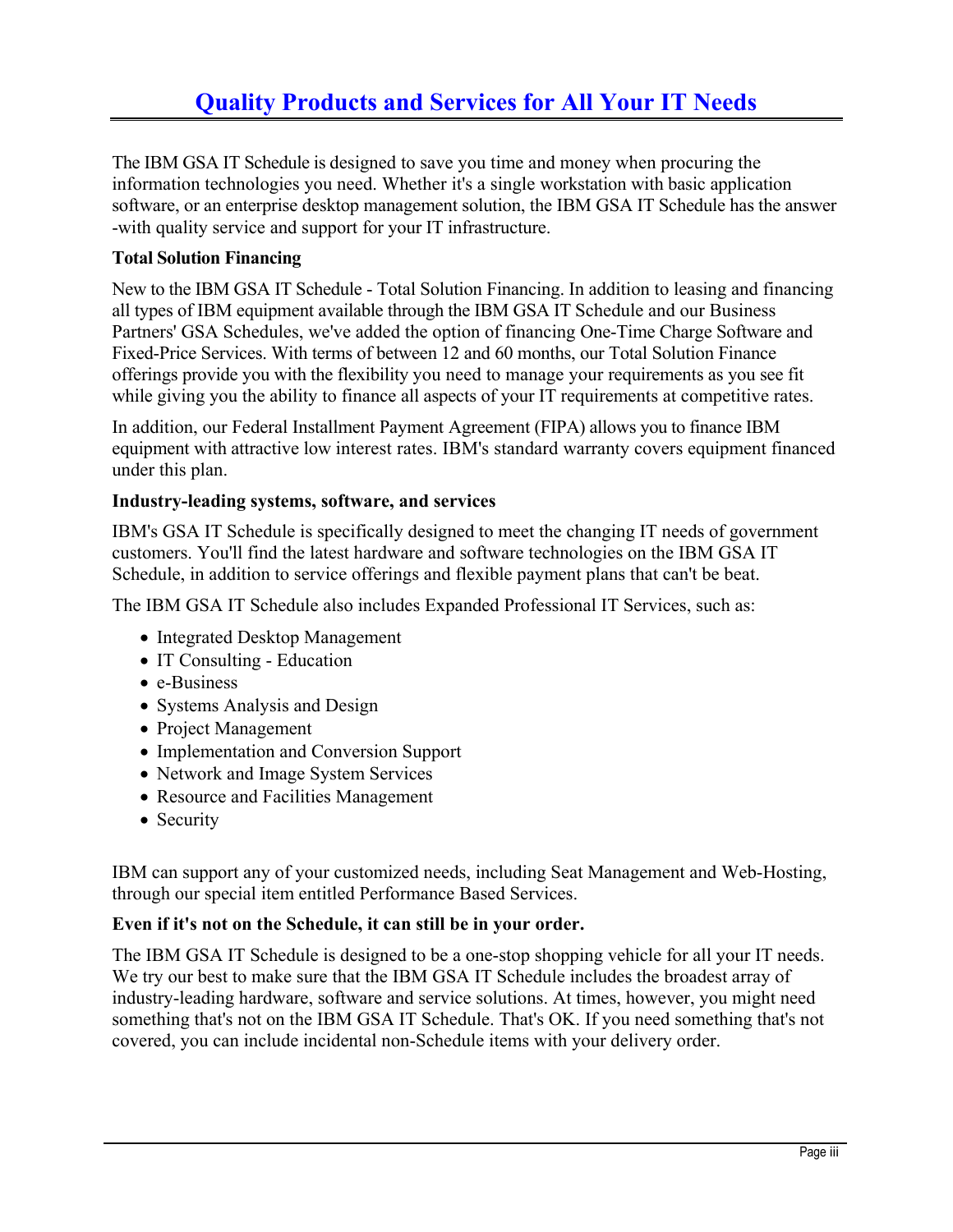## **Authorized Information Technology (IT) Schedule Pricelist**

Federal Supply Service General Purpose Commercial Information Technology Equipment, Software and Services Period: Valid through September 30, 2012

International Business Machines Corporation IBM Government Systems 6710 Rockledge Drive Bethesda, Maryland 20817 Telephone: 1-800-333-6705 http://www.ibm.com/easyaccess/gsa

IntelliStations: http://www.ibm.com/shop/GSA

## **FSC CLASSES**

| 7010 | Purchase of Equipment                                       |
|------|-------------------------------------------------------------|
|      | <b>End User Computers/Desktop Computers</b>                 |
|      | <b>Professional Workstations</b>                            |
|      | <b>Servers</b>                                              |
|      | Laptop/Portable/Notebook Computers                          |
|      | Large Scale Computers                                       |
|      | Optical and Imaging Systems                                 |
| 7025 | ADP Input/Output and Storage Devices Used Primarily Online) |
|      | Printers                                                    |
|      | <b>Displays</b>                                             |
|      | Network Equipment                                           |
|      | <b>Communications Equipment</b>                             |
|      | Recognition Input/Output Devices                            |
|      | Storage Devices, including Magnetic Storage, Magnetic Tape  |
|      | <b>Storage and Optical Disk Storage</b>                     |
| 7030 | <b>Information Technology Software</b>                      |
|      | Large Scale and Microcomputer                               |
| 7035 | <b>ADP Support Equipment</b>                                |

**7050** ADP Components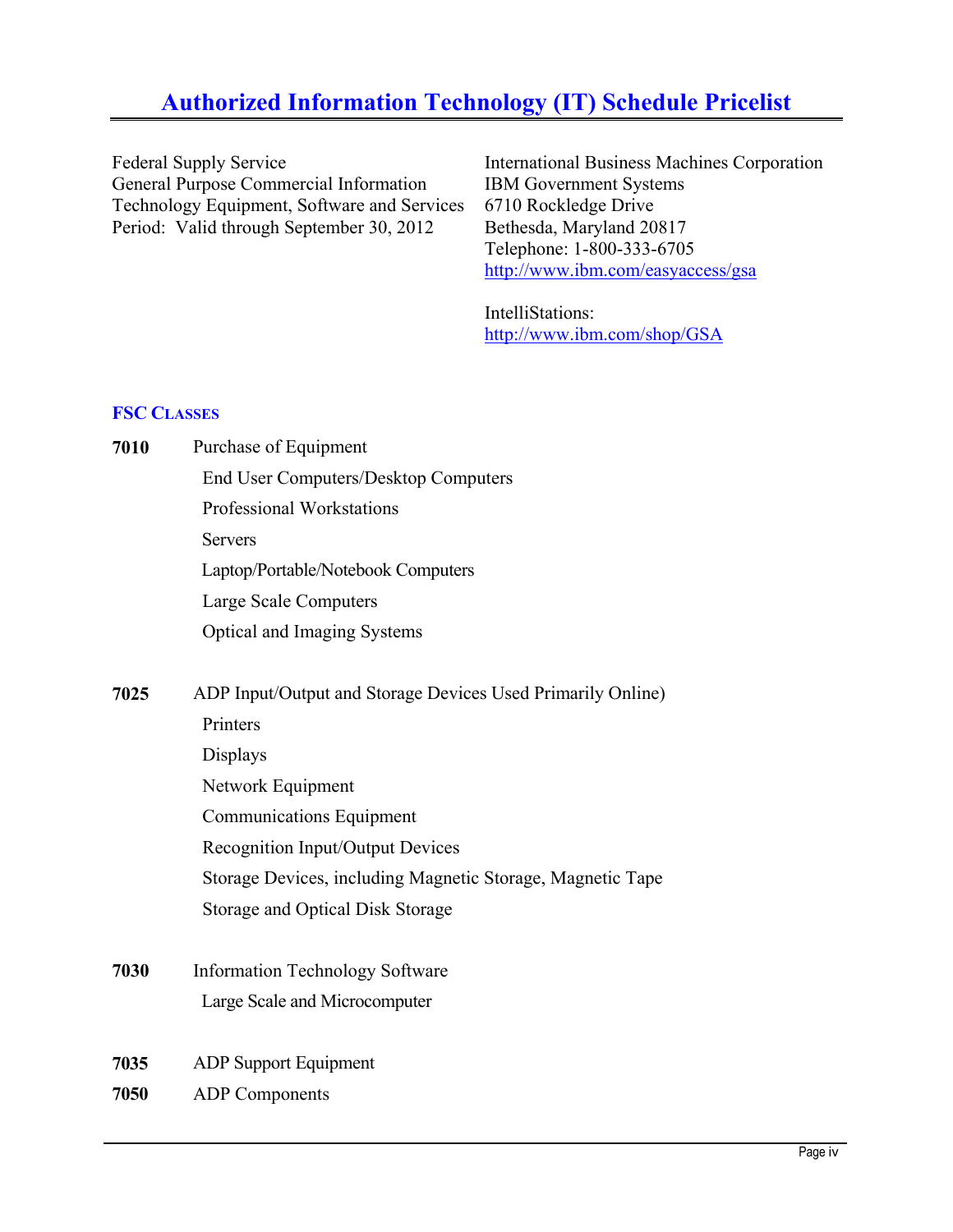| D399             | Other ADP Services                                                                                 |
|------------------|----------------------------------------------------------------------------------------------------|
| <b>D301</b>      | <b>IT Facility Operation</b>                                                                       |
| D302             | IT System Development & Maintenance Service                                                        |
| <b>D306</b>      | <b>Systems Analysis Service</b>                                                                    |
| D307             | Automated Information Systems Design and Integration Services                                      |
| D308-1           | Programming Services                                                                               |
| D308-2           | Millennium Conversion Services (Y2K)                                                               |
| D310             | IT Backup and Security Services                                                                    |
| D311             | <b>IT Data Conversion Services</b>                                                                 |
| D313             | Computer Aided/Design/Computer Aided Manufacturing<br>(CAD/CAM) Services                           |
| D316             | <b>Network Management Services</b>                                                                 |
| D317             | Data/Records Management Services                                                                   |
| D399             | Other Information Technology Services, not elsewhere classified                                    |
| N <sub>070</sub> | Installation, Deinstallation, Reinstallation for equipment under SIN<br>132-8                      |
| <b>J070</b>      | Maintenance of Equipment, Repair Service, and Repair Parts/Spare<br>Parts, Third Party Maintenance |